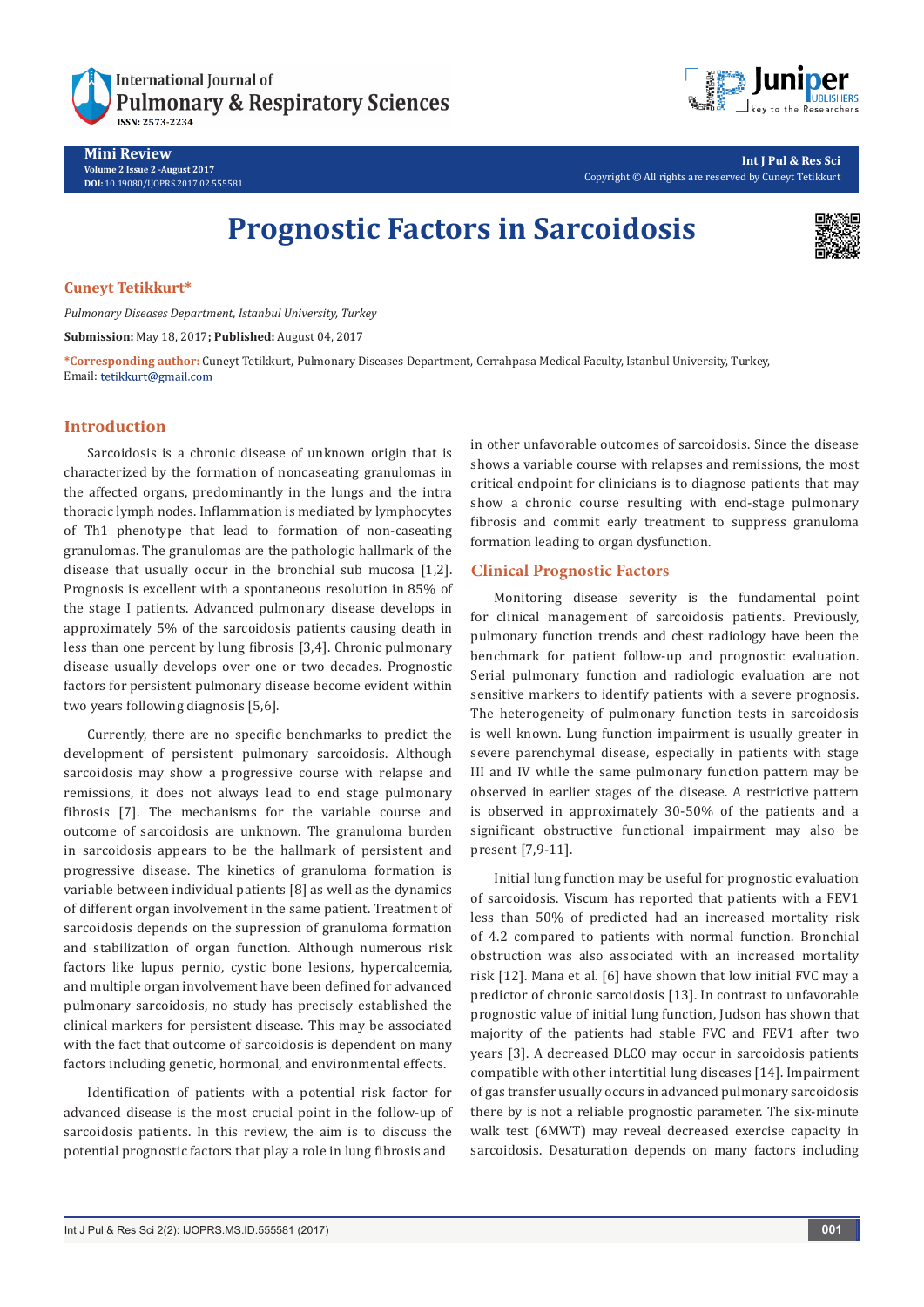lung function, cardiac status, and muscle strength. Reduced (6MWT) is usually associated with advanced lung disease in sarcoidosis.

Lung function tests are insensitive as prognostic markers for sarcoidosis patients. First, no single pulmonary function variable is indicator of disease severity. Second, pulmonary functions are dependent on many factors including cardiac status, muscle strength, patient performance, and co morbid diseases. Third, there are no current thresholds for significant changes to indicate a severe or chronic outcome for sarcoidosis. Fourth, the low accuracy of pulmonary function tests due to over or underestimation of the results render them as insensitive prognostic markers. As a result, pulmonary function trends do not always represent disease severity and thereby indicate a chronic outcome.

Chest radiology has been the most frequent routine clinical tool for the evaluation of sarcoidosis patients. Scadding was the first radiologist to reveal the effect of radiologic stage for prognosis and stated that in stages I and II the remission was significantly high compared to stages III and IV [15]. Reich and Viskum confirmed the association between persistent chronic sarcoidosis and advanced radiologic stages III and IV. In their studies radiologic clearance was found to be a good prognostic sign while stage III was associated higher mortality [12,16]. Chest CT is superior to chest radiology in regard to its high spatial resolution to assess the lung parenchyma. HRCT is more accurate for diagnosis by detecting parenchymal distortion, presence and localization of micro nodules and early fibrotic changes. The HRCT findings of ground-glass opacity, nodules, septal thickening, and lineer opacities may be reversible while only architectural distorsion is irreversible [17-20]. Consequently, in the early stages (I and II) of sarcoidosis patients the diagnostic sensitivity and specifity of HRCT is not significant because these lesions do not have a predictive value. Later stages of sarcoidosis (III and IV) is frequently irreversible. When radiologically appearent, these lesions usually indicate irreversible and chronic disease. Therefore, the prognostic significance of this type lesion is not useful for predicting the patient prognosis in advance while in patients with radiologic stages I and II probability of remission sarcoidosis is high.

A number of laboratory markers including ACE, CRP, Ca, and neopterin have been used to asses active disease and prognosis. ACE is produced by macrophages within granulomas and reflects granuloma burden. Serum ACE is elevated in approximately in 60% of the patients but both the sensitivity and specifity is low. ACE is a marker of disease activity rather than prognosis. Serum calcium is elevated in about 11% while hypercalcuria is observed in 40%, and nephrocalcinosisin 10% of the sarcoidosis patients [21]. Persistent hypercalcemia or hypercalcuria may indicate a chronic disease [1]. Serum CRP may be useful to identify sarcoidosis patients with extensive and severe disease but the specifity is low [22]. Other inflammatory markers

with indeterminate significance for prognosis are neopterin, IL-2, tryptase, IL-18, and KL-6. KL-6 is considered as the best prognostic indicator among these immunological markers.

Extra pulmonary organ involvement frequency in sarcoidosis is variable ranging from limited to ninety percent [1,3,21]. Multiorgan disease, defined as three or more organs is usually associated with a severe prognosis. Lupus pernio, chronic uveitis, cystic bone lesions, and nephrocalcinosis may be indicators of persistent disease [9,23]. On the other hand, cardiac and neurosarcoidosis cause a high mortality. Clinical diagnosis and involvement of these organs is discordant. Presence of spinal cord disease and intracranial mass are unequivocally relevant with a poor outcome. Recently Yanardag et al. [24] have shown that diffuse endobronchial involvement identified by bronchoscopic biopsy is a severe prognostic hallmark.

The role of genetics is well established in sarcoidosis patients. The frequency of sarcoidosis in the first degree relatives is significantly high and approaches to fifteen percent. HLA-DRB1 and HLA-DQB1 allels regulate the susceptibility to sarcoidosis [25,26]. The interaction between antigen, HLA II molecules, and T cell receptors is crucial for sarcoidosis. The DRB\*301 is associated with occurrence of Löfgren syndrome with a benign prognosis while DR15 and DR16 genotypes have a persistent chronic disease [27,28].

HLA phenotypes may be relevant with specific organ involvement. HLA-DRB3 is associated with bone marrow disease, HLA-DPB1\*0101 with hypercalcemia, and HLA-DRB1\*0401 with salivary gland and eye involvement. HLA-B\*07 and \*08 are relevant with sarcoidosis risk [1-3,25]. HLA-DRB1\*15 is more frequent in skin disease while HLA-DRB1\*0803 in neurosarcoidosis [29].Genetic predisposition is the most important factor for the development of any disease. The interaction of genetic, hormonal, and environmental effects should be kept in mind for sarcoidosis. The variable course of sarcoidosis may also be explained by the different genetic phenotypes of the patients.

#### **Conclusion**

The presentation, clinical manifestations, and outcome of sarcoidosis is highly variable. Identification of sarcoidosis patients with a worse prognosis is the hallmark of a successful treatment. The heterogeinity of pulmonary function impairment and radiologic changes together with the limitations of significant change thresholds is the main dilemma for clinicians. Laboratory and genetic investigations share the same predicament to determine the outcome of sarcoidosis. Presence of various clinical factors like lupus pernio, cardiac, cerebral, or diffuse endobronchial involvement appear to be the best criteria to determine the prognosis. Cardiac or neurosarcoidosis are not helpful criteria since they are already manifestations of advanced disease in most of the patients. For precise identification of prognostic factors further studies with large and heterogenous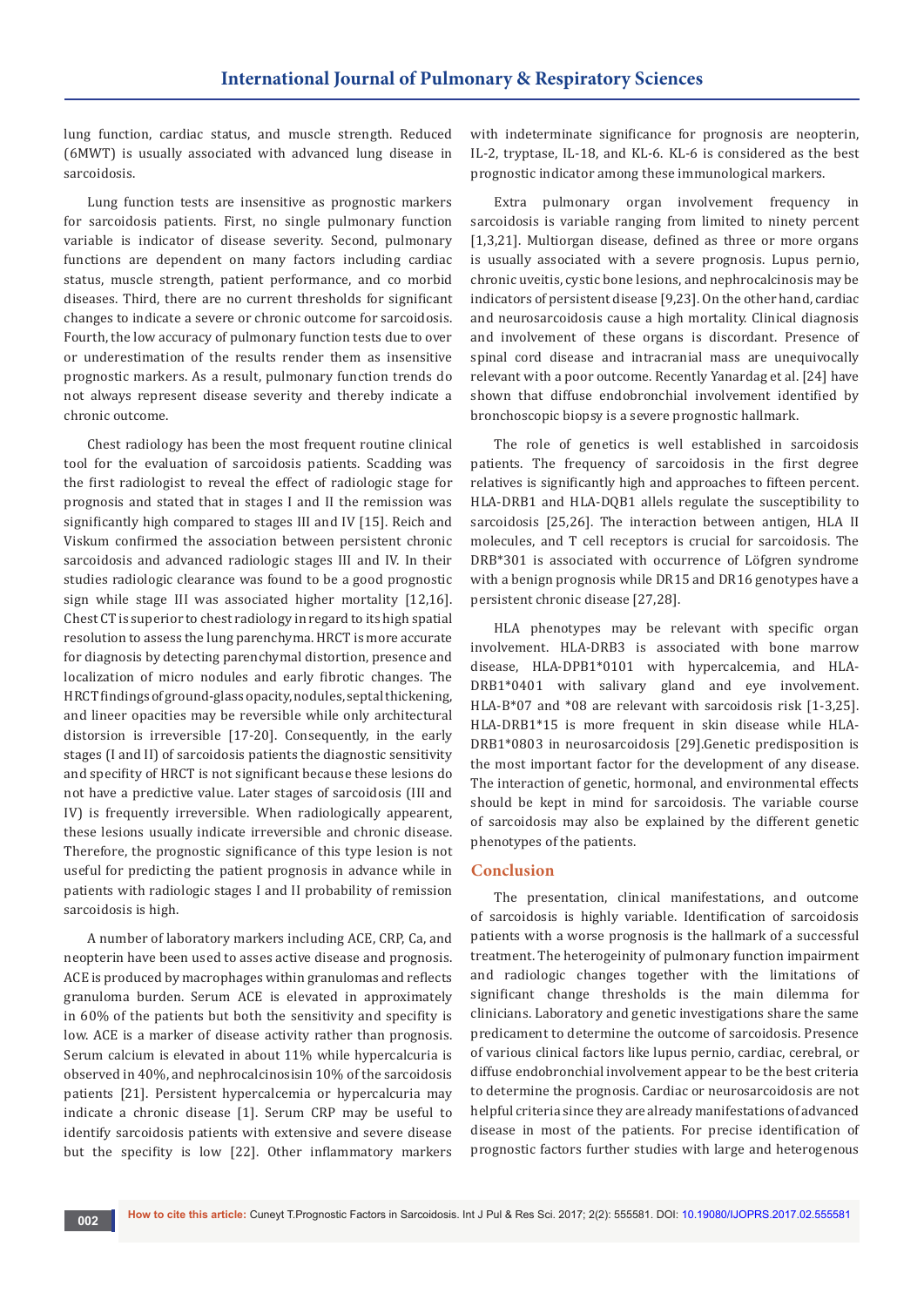sample sizes are needed. On the other hand, the sensitivity and specify of current prognostic factors like hypercalcemia, lupus pernio, multiple organ disease, and diffuse endobronchial involvement may be increased by performing further metaanalytic studies.

#### **References**

- 1. Statement on sarcoidosis (1999) Am J Respir Crit Care Med 160: 736- 755.
- 2. [Chapman JT, Mehta AC \(2003\) Bronchoscopy in sarcoidosis: diagnostic](https://www.ncbi.nlm.nih.gov/pubmed/12904711)  [and therapeutic interventions. Curr Opin Pul Med 9\(5\): 402-407.](https://www.ncbi.nlm.nih.gov/pubmed/12904711)
- 3. [Judson MA, Baughman RP, Thompson BW, Teirstein AS, Terrin ML, et](https://www.ncbi.nlm.nih.gov/pubmed/14620163)  [al. \(2003\) Two year prognosis of sarcoidosis: the ACCESS experience.](https://www.ncbi.nlm.nih.gov/pubmed/14620163)  [Sarcoidosis Vasc Diffuse Lung Dis 20\(3\): 204-211.](https://www.ncbi.nlm.nih.gov/pubmed/14620163)
- 4. [Nagai S, Shigematsu M, Hamada K, Izumi T \(1999\) Clinical courses and](https://www.ncbi.nlm.nih.gov/pubmed/10461533)  [prognoses of pulmonary sarcoidosis. Curr Opin Pulm Med 5\(5\): 293-](https://www.ncbi.nlm.nih.gov/pubmed/10461533) [298.](https://www.ncbi.nlm.nih.gov/pubmed/10461533)
- 5. [Chappell AG, Cheung WY, Hutchings HA \(2000\) Sarcoidosis: a long](https://www.ncbi.nlm.nih.gov/pubmed/10957765)[term follow up study. Sarcoidosis Vasc Diffuse Lung Dis 17\(2\): 167-](https://www.ncbi.nlm.nih.gov/pubmed/10957765) [173.](https://www.ncbi.nlm.nih.gov/pubmed/10957765)
- 6. [Mañá J, Salazar A, Manresa F \(1994\) Clinical factors predicting](https://www.ncbi.nlm.nih.gov/pubmed/7973108)  [persistence of activity in sarcoidosis: a multivariate analysis of 193](https://www.ncbi.nlm.nih.gov/pubmed/7973108)  [cases. Respiration 61\(4\): 219-225.](https://www.ncbi.nlm.nih.gov/pubmed/7973108)
- 7. Patel CD, Budev M, Culver DA (2014) Advanced pulmonary sarcoidosis. In: Judson MA (Ed.), Pulmonary sarcoidosis. Springer, New York, USA, pp. 79-110.
- 8. Petrache I, Moller DR (2006) Mechanisms of therapy for sarcoidosis. In: Baughman RP, (Ed.), Sarcoidosis. Taylor & Francis, New York, USA, pp. 671-687.
- 9. [Neville E, Walker AN, James DG \(1983\) Prognostic factors predicting](https://www.ncbi.nlm.nih.gov/pubmed/6657915)  [the outcome of sarcoidosis: an analysis of 818 patients Q J Med](https://www.ncbi.nlm.nih.gov/pubmed/6657915)  [52\(208\): 525-533.](https://www.ncbi.nlm.nih.gov/pubmed/6657915)
- 10. [Alhamad EH, Lynch JP, Martinez FJ \(2001\) Pulmonary function tests in](https://www.ncbi.nlm.nih.gov/pubmed/11787661)  [interstitial lung disease: what role do they have? Clin Chest Med 22\(4\):](https://www.ncbi.nlm.nih.gov/pubmed/11787661)  [715-750.](https://www.ncbi.nlm.nih.gov/pubmed/11787661)
- 11. [Harrison BD, Shaylor JM, Stokes TC, Wilkes AR \(1991\) Airflow](https://www.ncbi.nlm.nih.gov/pubmed/2014359)  [limitation in sarcoidosis--a study of pulmonary function in 107](https://www.ncbi.nlm.nih.gov/pubmed/2014359)  [patients with newly diagnosed disease. Respir Med 85\(1\): 59-64.](https://www.ncbi.nlm.nih.gov/pubmed/2014359)
- 12. [Viskum K, Vestbo J \(1993\) Vital prognosis in intrathoracic sarcoidosis](https://www.ncbi.nlm.nih.gov/pubmed/8472824)  [with special reference to pulmonary function and radiological stage.](https://www.ncbi.nlm.nih.gov/pubmed/8472824)  [Eur Respir J 6\(3\): 349-353.](https://www.ncbi.nlm.nih.gov/pubmed/8472824)
- 13. [Mañá J, Salazar A, Pujol R, Manresa F \(1996\) Are the pulmonary](https://www.karger.com/Article/Pdf/196564)  [function tests and the markers of activity helpful to establish the](https://www.karger.com/Article/Pdf/196564)  [prognosis of sarcoidosis? Respiration 63\(5\): 298-303.](https://www.karger.com/Article/Pdf/196564)
- 14. Lynch JP, Kazerooni EA, Gay SE (1997) Pulmonary sarcoidosis. Clin Chest Med 18(4): 755-785.
- 15. [Scadding JG \(1961\) Prognosis of intrathoracic sarcoidosis in England.](https://www.ncbi.nlm.nih.gov/pubmed/14497750)  [A review of 136 cases after five years' observation. Br Med J 2\(5261\):](https://www.ncbi.nlm.nih.gov/pubmed/14497750)  [1165-1172.](https://www.ncbi.nlm.nih.gov/pubmed/14497750)
- 16. [Reich JM \(2002\) Mortality of intrathoracic sarcoidosis in referral](https://www.ncbi.nlm.nih.gov/pubmed/11796429)  [vs population-based settings: influence of stage, ethnicity, and](https://www.ncbi.nlm.nih.gov/pubmed/11796429)  [corticosteroid therapy. Chest 121\(1\): 32-39.](https://www.ncbi.nlm.nih.gov/pubmed/11796429)
- 17. [Nunes H, Uzunhan Y, Gille T, Lamberto C, Valeyre D, et al \(2012\) Imaging](https://www.ncbi.nlm.nih.gov/pubmed/22790910)  [of sarcoidosis of the airways and lung parenchyma and correlation](https://www.ncbi.nlm.nih.gov/pubmed/22790910)  [with lung function. Eur Respir J 40\(3\): 750-765.](https://www.ncbi.nlm.nih.gov/pubmed/22790910)
- 18. [Remy-Jardin M, Giraud F, Remy J, Wattinne L, Wallaert B, et al. \(1994\)](https://www.ncbi.nlm.nih.gov/pubmed/8184045)  [Pulmonary sarcoidosis: role of CT in the evaluation of disease activity](https://www.ncbi.nlm.nih.gov/pubmed/8184045)  [and functional impairment and in prognosis assessment. Radiology](https://www.ncbi.nlm.nih.gov/pubmed/8184045)  [191\(3\): 675-680.](https://www.ncbi.nlm.nih.gov/pubmed/8184045)
- 19. [Akira M, Kozuka T, Inoue Y, Sakatani M \(2015\) Long-term follow-up CT](https://www.ncbi.nlm.nih.gov/pubmed/15653982)  [scan evaluation in patients with pulmonary sarcoidosis. Chest 127\(1\):](https://www.ncbi.nlm.nih.gov/pubmed/15653982)  [185-191.](https://www.ncbi.nlm.nih.gov/pubmed/15653982)
- 20. [Brauner MW, Lenoir S, Grenier P, Cluzel P, Battesti JP, et al. \(1992\)](https://www.ncbi.nlm.nih.gov/pubmed/1732948)  [Pulmonary sarcoidosis: CT assessment of lesion reversibility.](https://www.ncbi.nlm.nih.gov/pubmed/1732948)  [Radiology 182\(2\): 349-354.](https://www.ncbi.nlm.nih.gov/pubmed/1732948)
- 21. Iannuzzi MC, Rybicki BA, Teirstein AS (2007) Sarcoidosis. N Engl J Med 357(21): 2153-2165.
- 22. [Rothkrantz-Kos S, van Dieijen-Visser MP, Mulder PG, Drent M \(2003\)](https://www.ncbi.nlm.nih.gov/pubmed/12928233)  [Potential usefulness of inflammatory markers to monitor respiratory](https://www.ncbi.nlm.nih.gov/pubmed/12928233)  [functional impairment in sarcoidosis. Clin Chem 49\(9\): 1510-1517.](https://www.ncbi.nlm.nih.gov/pubmed/12928233)
- 23. [Stagaki E, Mountford WK, Lackland DT, Judson MA \(2009\) The](https://www.ncbi.nlm.nih.gov/pubmed/18812454)  [treatment of lupus pernio: results of 116 treatment courses in 54](https://www.ncbi.nlm.nih.gov/pubmed/18812454)  [patients. Chest 135\(2\): 468-476.](https://www.ncbi.nlm.nih.gov/pubmed/18812454)
- 24. [Yanardag H, Tetikkurt C, Bilir M, Demirci S, Bakır A, et al. \(2015\) Clinical](http://www.sciencedomain.org/abstract/9683)  [Features and Prognostic Significance of Endobronchial Sarcoidosis.](http://www.sciencedomain.org/abstract/9683)  [British Journal of Medicine & Medical Research 9\(1\): 1-7.](http://www.sciencedomain.org/abstract/9683)
- 25. [Rybicki BA, Maliarik MJ, Poisson LM, Sheffer R, Chen KM, et al. \(2003\)](https://www.ncbi.nlm.nih.gov/pubmed/12554629)  [The major histocompatibility complex gene region and sarcoidosis](https://www.ncbi.nlm.nih.gov/pubmed/12554629)  [susceptibility in African Americans. Am J Respir Crit Care Med 167\(3\):](https://www.ncbi.nlm.nih.gov/pubmed/12554629)  [444-449.](https://www.ncbi.nlm.nih.gov/pubmed/12554629)
- 26. [Rossman MD, Thompson B, Frederick M, Maliarik M, Iannuzzi MC, et](https://www.ncbi.nlm.nih.gov/pubmed/14508706)  [al. \(2003\) HLA-DRB1\\*1101: a significant risk factor for sarcoidosis in](https://www.ncbi.nlm.nih.gov/pubmed/14508706)  [blacks and whites. Am J Hum Genet 73\(4\): 720-735.](https://www.ncbi.nlm.nih.gov/pubmed/14508706)
- 27. [Baughman RP, Culver DA, Judson MA \(2011\) A concise review of](https://www.ncbi.nlm.nih.gov/pubmed/21037016)  [pulmonary sarcoidosis. Am J Respir Crit Care Med 183\(5\): 573-581.](https://www.ncbi.nlm.nih.gov/pubmed/21037016)
- 28. [Berlin M, Fogdell-Hahn A, Olerup O, Eklund A, Grunewald J \(1997\) HLA-](https://www.ncbi.nlm.nih.gov/pubmed/9372682)[DR predicts the prognosis in Scandinavian patients with pulmonary](https://www.ncbi.nlm.nih.gov/pubmed/9372682)  [sarcoidosis. Am J Respir Crit Care Med 156\(5\): 1601-1605.](https://www.ncbi.nlm.nih.gov/pubmed/9372682)
- 29. [Sato H, Woodhead FA, Ahmad T, Grutters JC, Spagnolo P, et al. \(2010\)](https://www.ncbi.nlm.nih.gov/pubmed/20685690)  [Sarcoidosis HLA class II genotyping distinguishes differences of clinical](https://www.ncbi.nlm.nih.gov/pubmed/20685690)  [phenotype across ethnic groups. Hum Mol Genet 19\(20\): 4100-4111.](https://www.ncbi.nlm.nih.gov/pubmed/20685690)